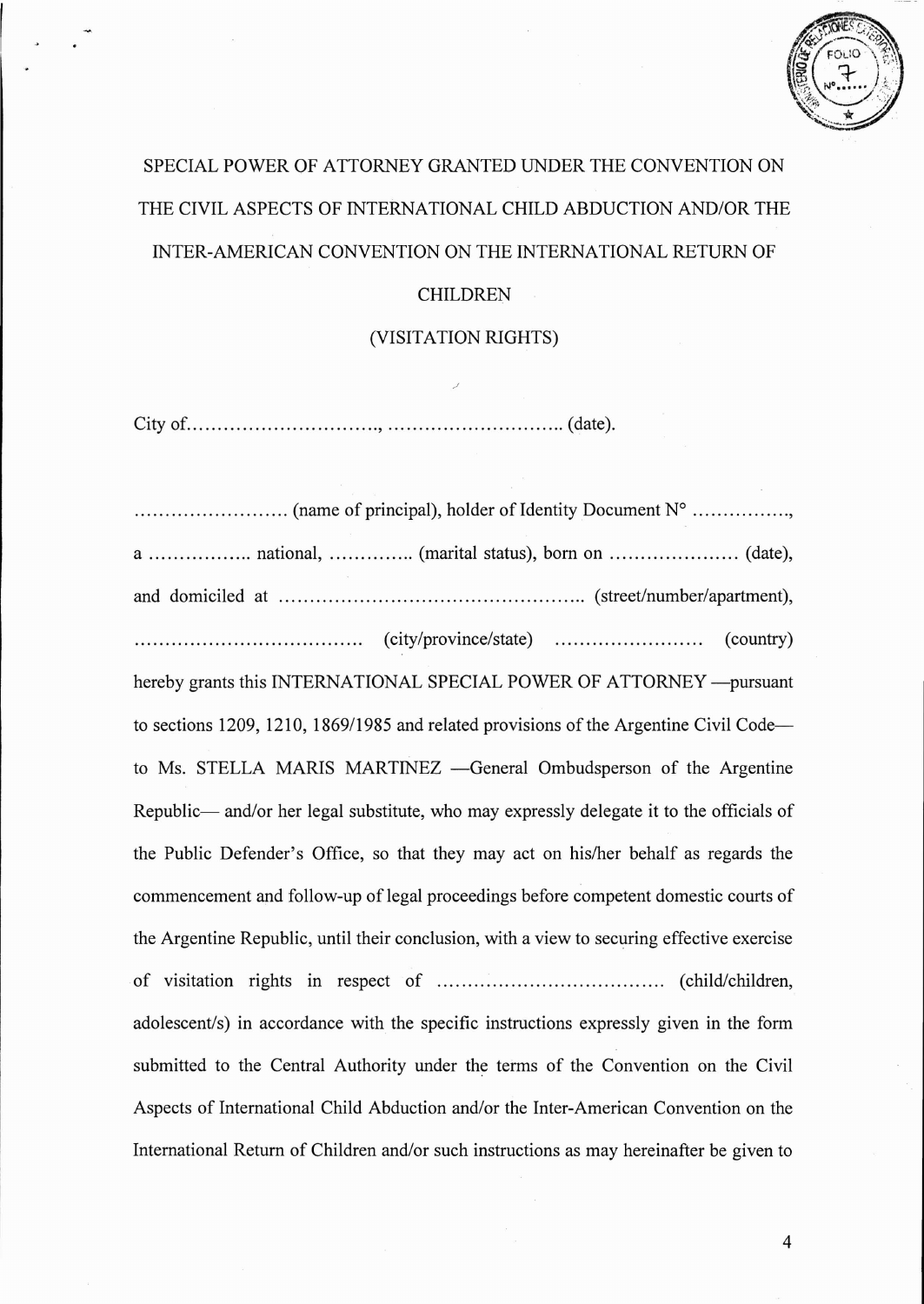the agent and/or her legal substitute in person or by telephone, e-mail or any other sufficient means. For that purpose, the agent is hereby authorized to appear —either in or out of court- before Judges, Courts and any other relevant authorities, in order to submit pleadings and evidence of any kind; bring and answer complaints and counterclaims; raise and reject objections; submit challenges with or without cause; request precautionary measures; request injunctions preventing children from leaving the country; file appeals; take steps for the issuance of rogatory letters; request and secure the issuance of official letters to official organizations or private entities; participate in the adoption of measures requested by foreign authorities and ordered by judicial authorities; request the issuance of orders for locating and recovering the child from the place where he/she is at the moment, as a person authorized for carrying out and executing such orders. The agent shall also have the power to establish a domicile; request the participation of INTERPOL and the Argentine Federal Police or other public security bodies where necessary; and sign agreements on the basis of the instructions given. The agent shall perform all of those acts pursuant to Argentine legislation, Private International Law, the Convention on the Civil Aspects of International Child Abduction and the Inter-American Convention on the International Return of Children. The principal hereby reports the following telephone number and e-mail address for contact purposes: / .

Furthermore, the principal undertakes to notify the agent and/or her legal substitute of any change in the contact information within five days of such change. The principal hereby states that he/she understands that it is of utmost importance for the initiation and prosecution of the judicial and/or other claim provided for in this power of attorney to keep regular and direct contact in person or by phone and/or e-mail with the agent and/or her legal substitute; therefore, he/she formally declares that, in the event of

5